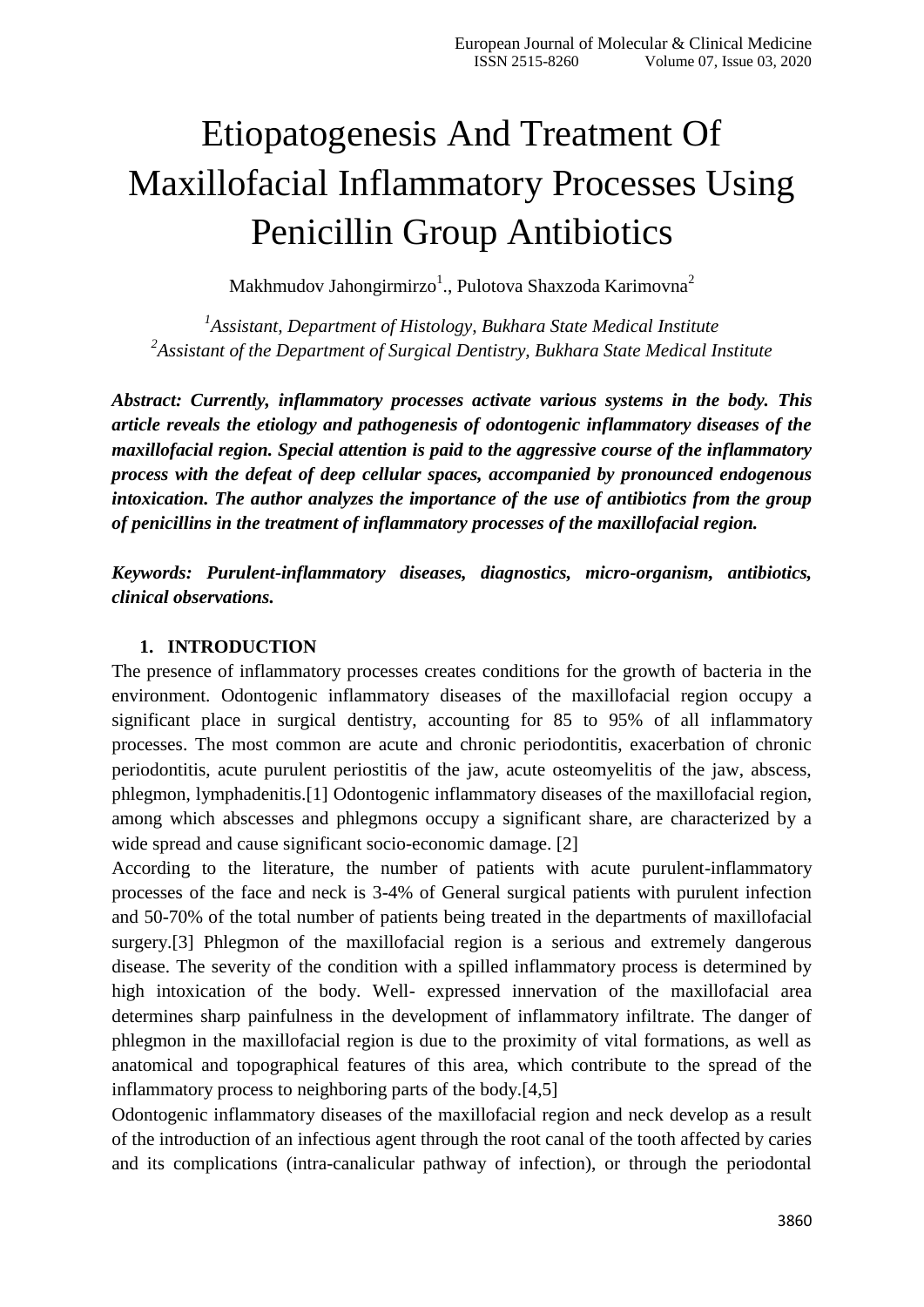pocket into the periapical tissues (retrograde pathway).[6] For a long time it was assumed that the microbiological landscape in odontogenic infection is represented mainly by monoculture (Streptococcus, Staphylococcus), or in the form of associations of staphylococci and streptococci, gram-negative rods, diplococci.[7] Due to the development of methods for identifying various microorganisms, the use of modern diagnostic methods, other microbial associations were identified and verified, and the role of gram-negative opportunistic flora and anaerobes was established [14,17]

The study of the etiology of infectious diseases, including infectious and inflammatory processes of the maxillofacial region and neck, up to now has been conducted on the basis of the determination of pure cultures of microorganisms isolated from the pathological focus.[12,14] This traditional way of cultivating bacteria has clarified many aspects of the physiology of microorganisms, but the growth of pure culture in a suspended state is extremely rare in nature.[8] Currently, the main part of microbiologists has recognized that the majority of microorganisms in natural and artificially created environments exist in the form of structured communities attached to the surface-biofilms.[9]

A biofilm is a microbial community characterized by cells that are attached to the surface or to each other, enclosed in a matrix of extracellular polymer substances synthesized by them, and demonstrate a change in the phenotype, expressed in various variations of growth parameters and expression of specific genes.[10] Microbial biofilms have been found to be an etiological factor in many acute and chronic bacterial infections in humans.[11,16]

**The aim** of the study was to improve the complex treatment of patients with acute odontogenic purulent- inflammatory diseases of the maxillofacial region.

#### **2. MATERIALS AND METHODS**

During 2017 - 2019, in the Department of maxillofacial surgery of the Bukhara regional multidisciplinary medical center, we examined 55 patients aged from 17 to 55 years who were under inpatient treatment for acute purulent inflammatory diseases, including 30 men and 25 women. When all patients were admitted to the hospital, a detailed clinical examination was supplemented with immunological and x-ray examination, if the odontogenic etiology of the disease was assumed. Orthopantomogram, survey radiograph in lateral and direct projections, panoramic or sighting intraoral radiograph, CT studies were performed.

#### **3. RESULTS AND DISCUSSION.**

The problem of improving the diagnosis and treatment of inflammatory diseases of the maxillofacial region is one of the most urgent in surgical dentistry and maxillofacial surgery. Purulent-inflammatory diseases by etiology are infectious-inflammatory processes, i.e. the cause of development is microorganisms. Therefore, a common task in the treatment of patients with purulent- inflammatory processes is a set of measures aimed at affecting both the patient's body and pathogens.[3,4,5]

The reasons for the increase in the number of patients and complications, according to E. U. Makhkamov and M. I. Azimov (1987), are: late access to medical care, medical errors made in the pre-hospital period of treatment, the established stereotype in prescribing medication, late diagnosis of diseases and developed complications, and consequently, incorrect treatment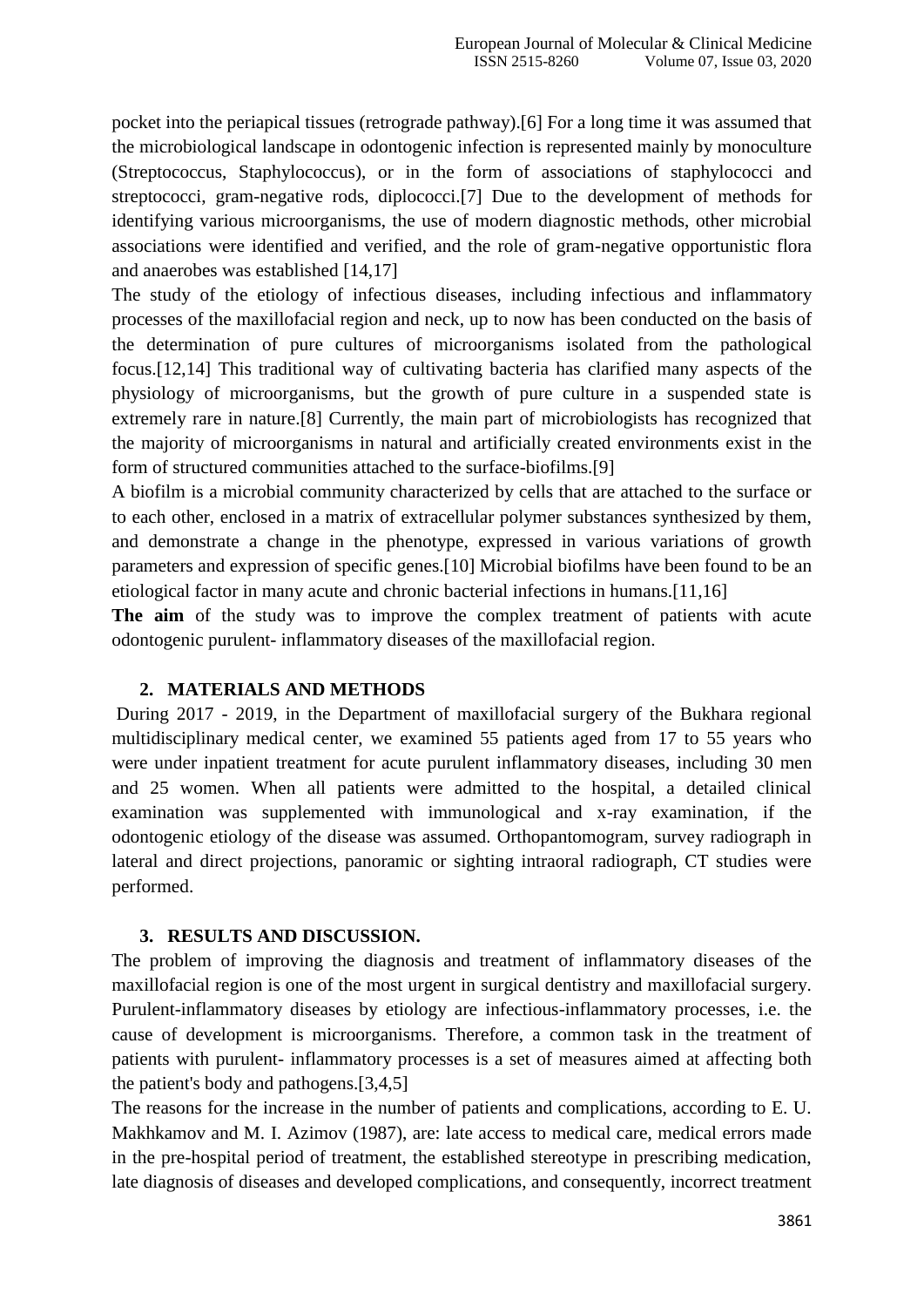tactics. Despite the use of various methods of therapy for purulent-inflammatory diseases of the maxillofacial region, the surgical method of treatment remains the main one.

Treatment of purulent-inflammatory processes is based on a complex of surgical interventions and conservative measures. The main method of multicomponent therapy of patients with purulent - inflammatory diseases of the maxillofacial region is surgical. The old principle of purulent surgery-mandatory opening of the purulent focus - has not lost its significance at the present time. When choosing operative access to the purulent focus, the anatomical and topographic localization of the abscess is taken into account. The main reasons for treating phlegmon are, first of all, the use of wide incisions of sufficient depth, providing a free outflow of pus, reducing pressure in infiltrated tissues and early removal of necrotic tissues, as well as the suppression of microflora and acceleration of regeneration processes.[6,7,8]

Our clinical observations have shown that recently there has been an increase in the number of complications of acute odontogenic purulent-inflammatory diseases such as sepsis, meningitis, meningoencephalitis, mediastinitis, brain abscess, facial vein thrombophlebitis and cavernous sinus thrombosis, bacterial shock, etc. The occurrence of the above-mentioned complications is facilitated by such factors as changes in the virulence of microflora, the appearance of antibiotic-resistant and antibiotic-dependent strains of microorganisms, a decrease in the resistance of the body, which increases against the background of gastrointestinal dysbiosis when using antibacterial therapy for acute odontogenic purulentinflammatory diseases of CHLO, which complicates the course of the disease and makes it difficult to treat patients.

As for the currently used diagnostic methods, in some cases, errors may occur in making the correct diagnosis of a particular pathology. This in turn leads to the choice of inadequate methods of treatment of patients, which refers to microbiological and laboratory methods of diagnosis.

The above-described regularities in the clinical picture of acute odontogenic purulentinflammatory processes of the maxillofacial region and their clinical laboratory aspects indicate the need to search for modern methods of their diagnosis and adequate therapy. Topographic and anatomical features of the maxillofacial region cause rapid retrograde spread of purulent infection, which contributes to the development of complications with a risk to the patient's life. Therefore, this problem of the maxillofacial area and neck challenges specialists of this profile to find innovative methods of diagnosis and treatment that have an effect on various links in the pathogenesis of inflammatory processes and provide prognosis of the course of the disease.

In patients with purulent-inflammatory diseases and purulent-septic complications of the maxillofacial region, it is necessary to prescribe antibacterial drugs that can inhibit rapid reproduction and pathogenic properties of microorganisms and their associations. In order to reduce the development of purulent-inflammatory and purulent- septic diseases, you can act in the following ways: by affecting the microflora through the use of bactericidal and bacteriostatic drugs or by strengthening the immune- protective properties of the patient's body.

In turn, the widespread use of antibiotics today has a number of disadvantages. The reason for this may be an increase in the resistance of some virulent microorganisms to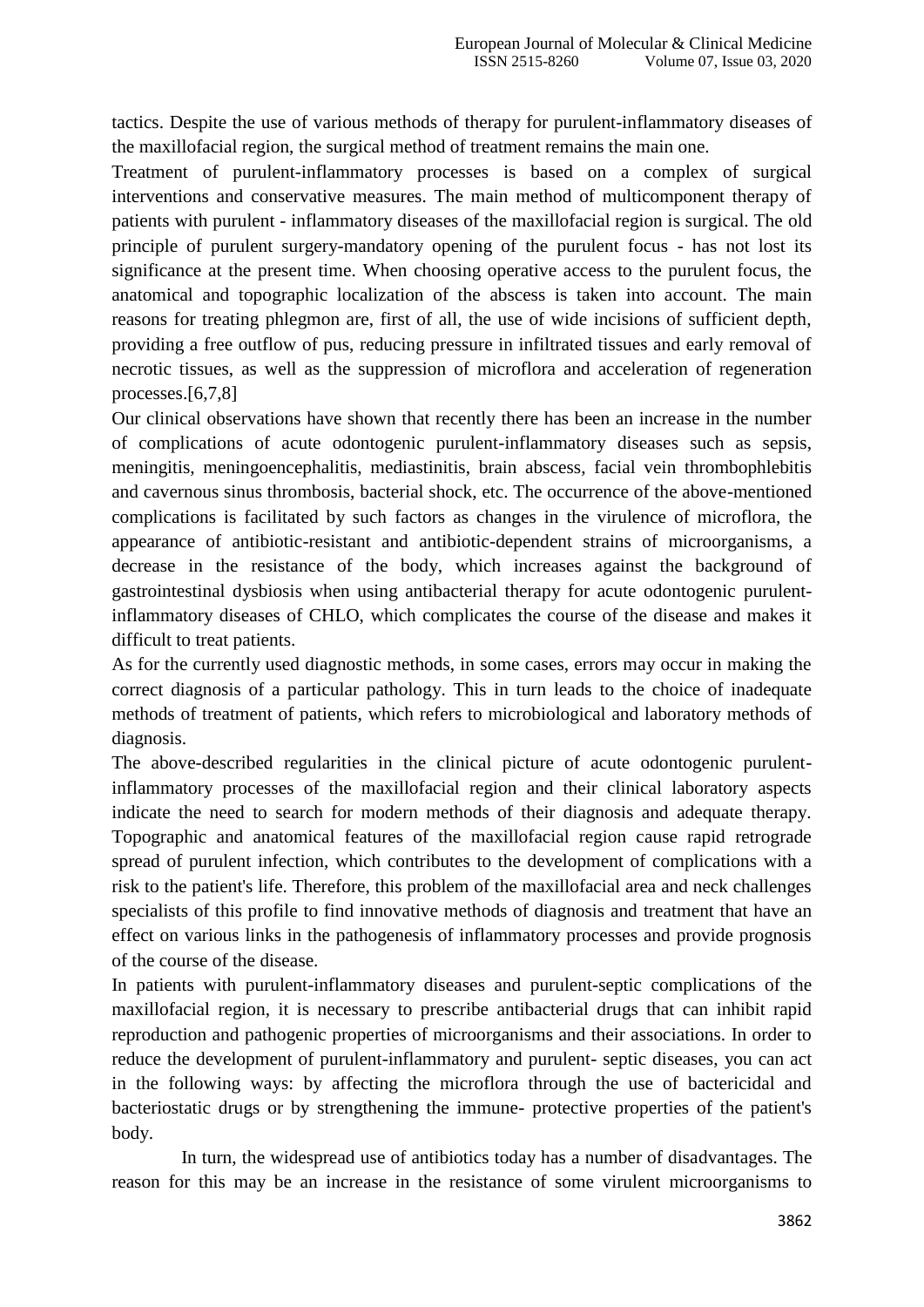antibacterial drugs. In addition, the emergence of new resistant strains of microorganisms is noted. Often, antibacterial agents are ineffective due to the fact that microorganisms have an increase in antibacterial resistance. This may provoke an increase in the etiological role of opportunistic microorganisms. Many years of experience has shown that antibiotics can be an etiological factor in the development of the following complications : intoxication, allergic reactions, dysbacteriosis, etc. Today, treatment with antibacterial drugs should be considered as an integral part of the complex treatment of acute odontogenic inflammatory diseases of CHLO.

When prescribing a particular antibacterial drug to a patient, the spectrum of its antimicrobial action should be taken into account. The dose of the antibiotic is selected individually and depends on the age, severity of the process, sensitivity of the microflora, the state of excretory function of the kidneys and liver, and the tolerance of the drug to patients.

Antibiotic therapy in many cases should begin with the appointment of "shock" doses of the drug. Practical experience allows to draw the following conclusions: the use of high doses of antibiotics early in treatment can lead to response acute inflammatory diseases because of the allocation of a significant amount of microbial endotoxins in the rapid destruction of a large number of cells. The second negative side is the development of allergic reactions, layering of toxic complications, dysbacteriosis, candidiasis

On the contrary, the administration of small doses of antibacterial drugs leads to insufficient therapeutic effect and relapses of the disease, and also contributes to the development of drug resistance in pathogenic bacteria due to the survival of less sensitive individuals to the drug, followed by their selection and proliferation.

Special attention should be paid to those antibiotics that have a more effective effect on the bone tissue. Lincomycin hydrochloride is prescribed for 0.6 g/day, and for severe course of the process-every 8 hours. After receiving the data of the antibioticogram and determining the pathogen, the appointment of drugs is carried out taking into account the sensitivity of the microflora and the compatibility of paired combinations of antibacterial drugs.

The use of antibiotic therapy should be carried out at least 7-8 days. With long-term use of antibiotics, they should be changed every 10 days (according to the antibiotic chart) in order to prevent the development of resistance of microorganisms to the drug and avoid its side effects. The development of various kinds of complications is a reason to replace the drug. All patients should have a detailed blood test every week, and it is necessary to pay attention to changes in the number of white blood cells and certain types of white blood cells. With prolonged use of broad-spectrum antibiotics, antifungal drugs should also be prescribed (levorin 500,000 UNITS 2-4 times a day; nystatin 500,000 UNITS 3-4 times a day; griseofulvin 0.5 g. 4 Rza per day).

The use of antibacterial agents should be combined with the use of sulfonamides and nitrofuran preparations. The reason for the use of sulfonamides is their inactivation of betalactamase and thereby overcoming the resistance of microbial pathogens to penicillin. Some types of bacteroids produce beta-lactamase, which can reduce the concentration of appropriate antibiotics in regional tissues, which also helps protect those microorganisms that are associated with the bacteroids in the area of inflammation, although in the form of pure cultures, these bacteria are sensitive to prescribed drugs.

In the complex treatment of acute odontogenic purulent - inflammatory diseases of the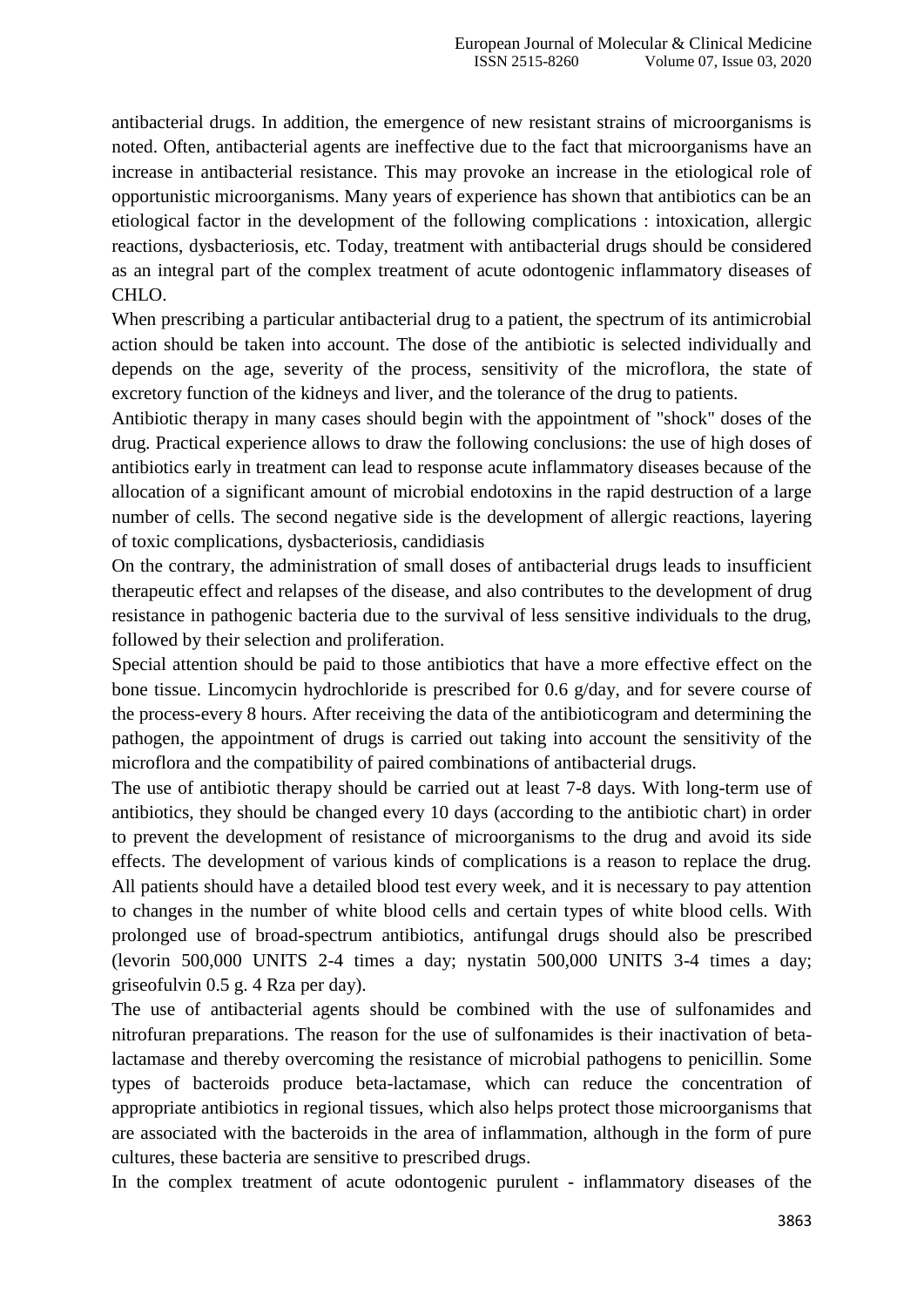maxillofacial region, long - acting sulfonamides, such as sulfadimetoxin, sulfalen, and sulfapyridazine, are widely used.

It should be borne in mind that the level of concentration of antibiotics in the blood of elderly and senile people, especially with more or less prolonged use, is higher than in young people, which can be explained by the delayed release of these substances by the kidneys. Such antibacterial drugs as aminoglycosides, macrolides, tetracyclines and cephalosporins can be prescribed to patients only in the absence of renal failure. In geriatric practice, attention is drawn to the possibility of ototoxic effects of certain antibiotics-streptomycin, gentamicin, neomycin, etc. the function of the auditory nerves, as well as their ability to cause the development of candidiasis, atrophic glossitis and vitamin b deficiency. Therefore, when treating elderly and senile people with antibacterial drugs, it is recommended to simultaneously prescribe antifungal drugs and multivitamins.

As for the issues related to the treatment of acute purulent inflammatory diseases of the maxillofacial region, in modern conditions of "pharmacological oversaturation" of the body, reducing the sensitivity of microflora to antibiotics, suppression of immune protection by environmental factors, allergization of the body, insufficiently sparing in some cases, surgical intervention techniques, there is a low efficiency of generally accepted methods. All the above clearly indicates that the problem of treatment of acute purulent inflammatory diseases of the maxillofacial region in patients is urgent and requires the development and implementation of new technologies.

Thus, the complexity of the pathogenesis of this pathology - the presence of a microbial factor, inhibition of immunological status, intoxication, microcirculatory disorders, General and local hypoxia, etc. cause a variety of treatment methods.

Summing up all the above, we can state that the main direction in the complex treatment of purulent- inflammatory processes is devoted to the use of antibacterial and antitoxic drugs with adequate surgical intervention(9)

Despite the introduction of modern diagnostic methods, the problem of providing timely specialized care to patients with purulent and inflammatory diseases of the maxillofacial region remains relevant to this day. The medicinal products used should have a high therapeutic effect and have as few contraindications to their use as possible. We found it appropriate to approach the treatment of the above diseases using in their comprehensive treatment of antibacterial drug Climax.

This drug is available in tablets of 375 Climax, Climax 625, Climax 1000 coated. Drug Climax consists of a broad-spectrum antibiotic amoxicillin and clavulanic acid. Amoxicillin from the group of semisynthetic penicillins, which inhibits transpeptidase, disrupts the synthesis of peptidoglycan during division and growth, and causes lysis of microorganisms.

Clavulanic acid is a product of fermentation of Streptomyces clavuligerus and has a higher affinity for p - lactamases than amoxicillin administered simultaneously. Forming a stable inactivated complex with them, it prevents the enzymatic destruction of amoxicillin and provides a guaranteed possibility of its antibacterial action. Also, clavulanic acid, similar in structure to a p-lactam antibiotic, has a weak intrinsic antibacterial activity. Klamox is active against the following microorganisms:

1. gram-Positive aerobes: S. Pneumonia, S. Piogenes, S. Viridans, S. Bovis, S. Aureus, S.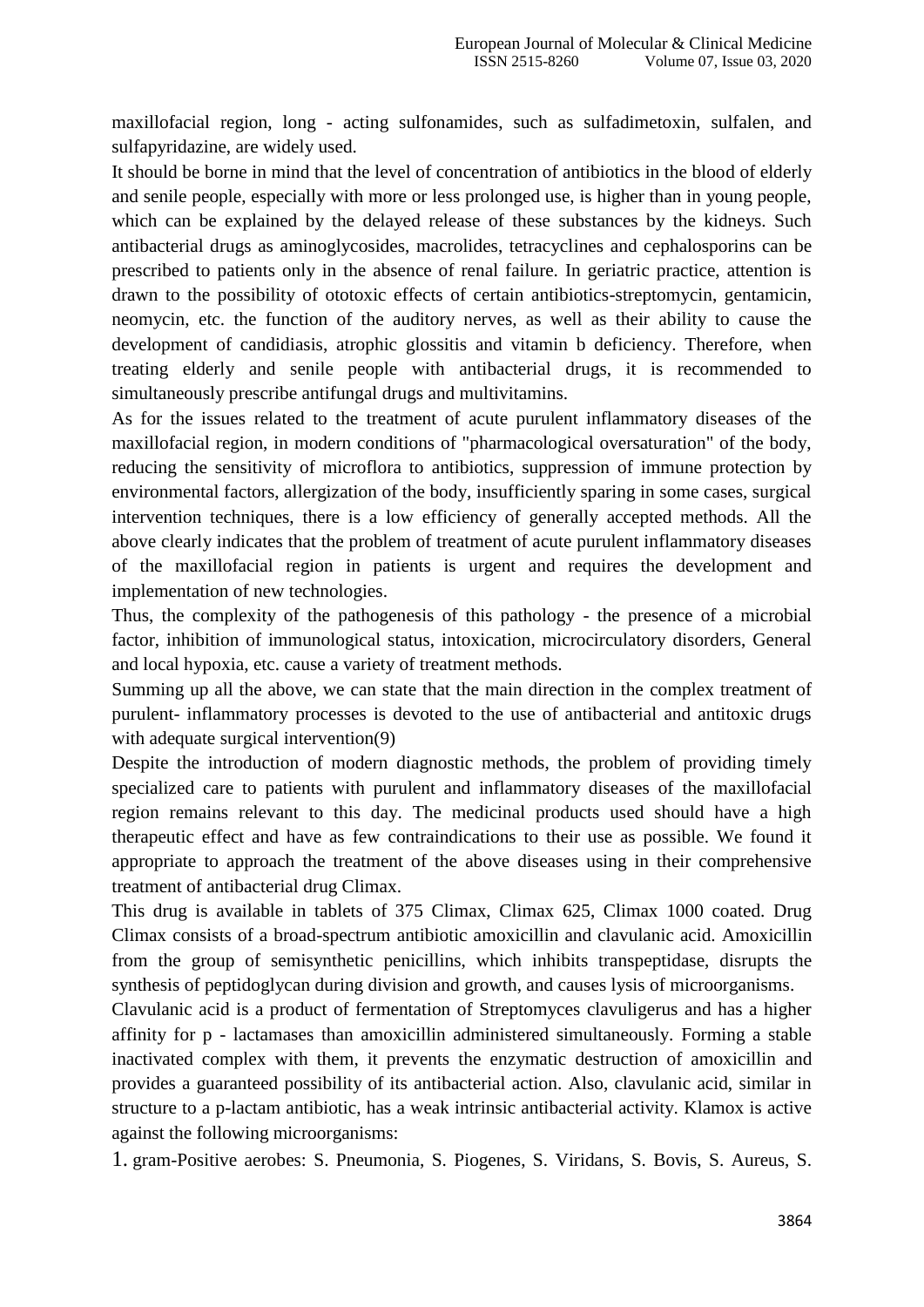Epidermidis, Listeria spp, Enterococcus spp.

2. gram-Negative aerobes: H. Influenzae, Maroxella catarralis, E. coli, Proteus spp, Klebsiella spp, N. Gonorrhoeae, N. Meningittidis, Pasteurela multocida.

3. Anaerobes: Peptococcus spp., Peptostreptococcus spp., Clostridium spp., Bacteroides spp. Climax well absorbed through the gastrointestinal tract. The diet does not affect the degree of absorption of the drug. The peak concentration of the drug in the blood plasma occurs after about 1 hour.

### **4. CONCLUSIONS.**

The goal of complex treatment is to reduce intoxication, restore the disturbed balance between the body and the environment.

Since the main etiological factor of purulent- inflammatory processes are microorganisms, the main importance is the impact on the pathogenic microflora - the use of antibacterial drugs, both a wide spectrum of action, and taking into account the sensitivity of the flora.

Analysis of the results of the study showed that the use of complex therapy with the use of the antibacterial drug "Klamox" in the complex of therapeutic measures in patients with acute odontogenic inflammatory diseases of the maxillofacial region leads to recovery, significantly reducing the time of hospitalization.

When using the method of complex combination antibacterial therapy in treatment of acute odontogenic inflammatory diseases of maxillofacial region it is necessary to consider the nature and etiological factor of occurrence of the above pathological conditions.

## **5. REFERENCES**

- [1] Abaev Yu. K. Modern features of surgical infection // Bulletin of surgery, 2005; 3: 107- 111.
- [2] Kuldasheva V. B. Application of modern means in the rehabilitation of patients with inflammatory processes of the maxillofacial region / / Dissertation for the academic degree of master, 2015.
- [3] Vladychenkova T. N., Zabelin A. S., Loktev N. I. Inflammatory diseases of the maxillofacial region and neck: Educational and methodological guide for students / Under the editorship of A. G. Shargorodsky. - Smolensk, 1986; 23.
- [4] Dmitrieva N. A., Khazanova V. V. Features of pathogens of various inflammatory processes of the maxillofacial region // Dentistry, 1987; 55.
- [5] Ksembaev S. S. Acute odontogenic inflammatory diseases of the jaws. Diagnostics and treatment of angio-and osteogenic disorders/ S. S. Ksembaev, I. G. Yamashev. - M.: Medpress-inform, 2006; 128.
- [6] Durnovo E. A. Inflammatory diseases of the maxillofacial region: diagnostics and treatment with regard to immunoreactivity of the body/ E. A. Durnovo-N. Novgorod: Nizhny Novgorod state Academy publishing house, 007; 196.
- [7] Beloborodova N. V. the Role of microbial communities or biofilms in cardiac surgery /N. V. Beloborodova, I. T. Bayramov // Antibiotics and chemotherapy, 2008; 11: 44-59.
- [8] Davey M. E. Microbial biofilms: from ecology to molecular genetics / M. E. Davey, G. A. O'toole/ / Microbiology and Molecular Biology Reviews, Dec 2000; 64(4): 847-867.